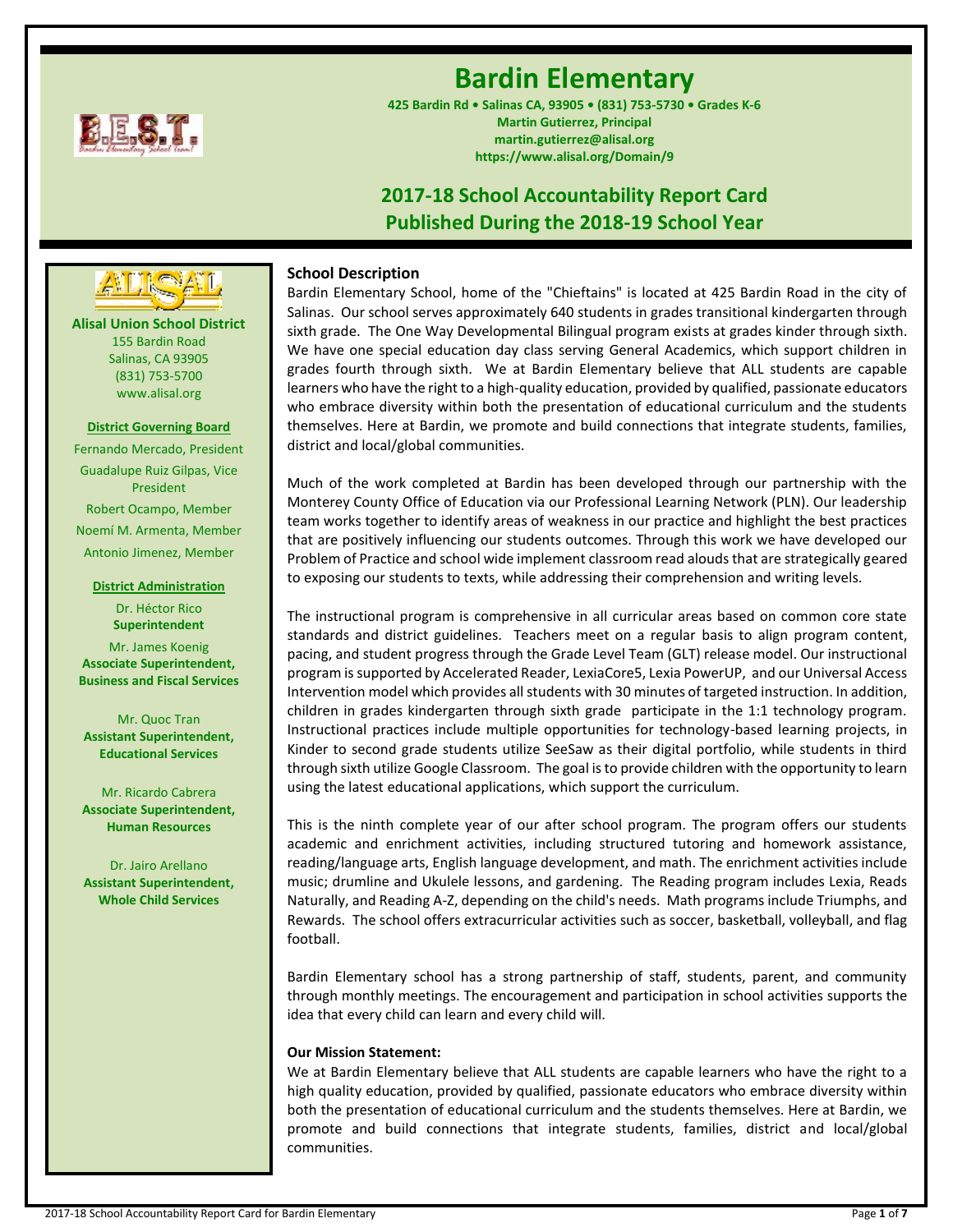## **About the SARC**

By February 1 of each year, every school in California is required by state law to publish a School Accountability Report Card (SARC). The SARC contains information about the condition and performance of each California public school. Under the Local Control Funding Formula (LCFF) all local educational agencies (LEAs) are required to prepare a Local Control and Accountability Plan (LCAP), which describes how they intend to meet annual school-specific goals for all pupils, with specific activities to address state and local priorities. Additionally, data reported in an LCAP is to be consistent with data reported in the SARC.

- For more information about SARC requirements, see the California Department of Education (CDE) SARC web page at [https://www.cde.ca.gov/ta/ac/sa/.](https://www.cde.ca.gov/ta/ac/sa/)
- For more information about the LCFF or LCAP, see the CDE LCFF web page at [https://www.cde.ca.gov/fg/aa/lc/.](https://www.cde.ca.gov/fg/aa/lc/)
- For additional information about the school, parents/guardians and community members should contact the school principal or the district office.

| 2017-18 Student Enrollment by Grade Level |                           |  |  |  |  |
|-------------------------------------------|---------------------------|--|--|--|--|
| <b>Grade Level</b>                        | <b>Number of Students</b> |  |  |  |  |
| Kindergarten                              | 116                       |  |  |  |  |
| Grade 1                                   | 98                        |  |  |  |  |
| Grade 2                                   | 88                        |  |  |  |  |
| Grade 3                                   | 83                        |  |  |  |  |
| Grade 4                                   | 91                        |  |  |  |  |
| Grade 5                                   | 103                       |  |  |  |  |
| Grade 6                                   | 96                        |  |  |  |  |
| <b>Total Enrollment</b>                   | 675                       |  |  |  |  |

| 2017-18 Student Enrollment by Group    |                                    |  |  |  |
|----------------------------------------|------------------------------------|--|--|--|
| <b>Group</b>                           | <b>Percent of Total Enrollment</b> |  |  |  |
| <b>Black or African American</b>       | 0.0                                |  |  |  |
| American Indian or Alaska Native       | 0.0                                |  |  |  |
| Asian                                  | 0.0                                |  |  |  |
| Filipino                               | 0.0                                |  |  |  |
| <b>Hispanic or Latino</b>              | 84.1                               |  |  |  |
| Native Hawaiian or Pacific Islander    | 0.1                                |  |  |  |
| White                                  | 0.6                                |  |  |  |
| <b>Socioeconomically Disadvantaged</b> | 90.4                               |  |  |  |
| <b>English Learners</b>                | 85.2                               |  |  |  |
| <b>Students with Disabilities</b>      | 6.7                                |  |  |  |
| <b>Foster Youth</b>                    | 0.7                                |  |  |  |

## **A. Conditions of Learning**

#### **State Priority: Basic**

The SARC provides the following information relevant to the State priority: Basic (Priority 1):

- Degree to which teachers are appropriately assigned and fully credentialed in the subject area and for the pupils they are teaching;
- Pupils have access to standards-aligned instructional materials; and
- School facilities are maintained in good repair

| <b>Teacher Credentials</b>                         |           |           |       |  |  |  |
|----------------------------------------------------|-----------|-----------|-------|--|--|--|
| <b>Bardin Elementary</b>                           | $16 - 17$ | $17 - 18$ | 18-19 |  |  |  |
| <b>With Full Credential</b>                        | 31        | 27        | 20    |  |  |  |
| <b>Without Full Credential</b>                     | 7         | 5         | 6     |  |  |  |
| <b>Teaching Outside Subject Area of Competence</b> | O         | 0         |       |  |  |  |
| <b>Alisal Union School District</b>                | $16 - 17$ | $17 - 18$ | 18-19 |  |  |  |
| <b>With Full Credential</b>                        |           |           | 9     |  |  |  |
| <b>Without Full Credential</b>                     |           |           |       |  |  |  |
| <b>Teaching Outside Subject Area of Competence</b> |           |           |       |  |  |  |

| <b>Teacher Misassignments and Vacant Teacher Positions at this School</b> |  |  |  |  |  |  |  |
|---------------------------------------------------------------------------|--|--|--|--|--|--|--|
| <b>Bardin Elementary</b><br>18-19<br>$17 - 18$<br>$16 - 17$               |  |  |  |  |  |  |  |
| Teachers of English Learners                                              |  |  |  |  |  |  |  |
| Total Teacher Misassignments                                              |  |  |  |  |  |  |  |
| <b>Vacant Teacher Positions</b>                                           |  |  |  |  |  |  |  |

Note: "Misassignments" refers to the number of positions filled by teachers who lack legal authorization to teach that grade level, subject area, student group, etc.

\*Total Teacher Misassignments includes the number of Misassignments of Teachers of English Learners.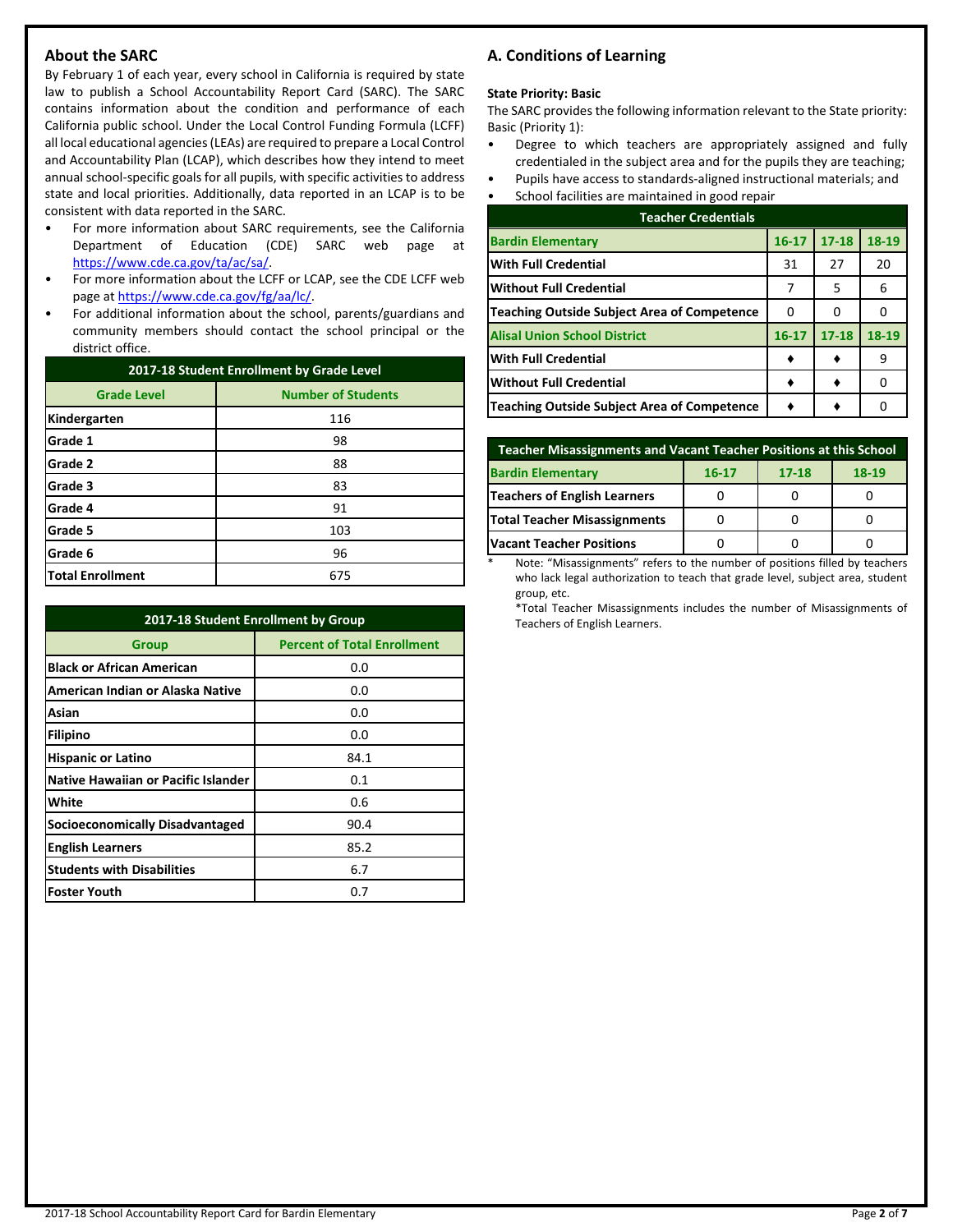## **Quality, Currency, Availability of Textbooks and Instructional Materials (School Year 2018-19)**

In order to meet requirements for common core state standards (CCSS), materials were updated as part of the 2018 adoption.

K-6 Wonders is used to teach all Language Arts standards. In K-6, teachers use Eureka Math.

| <b>Textbooks and Instructional Materials</b><br>Year and month in which data were collected: 2018 |                                                                                                          |             |  |  |  |
|---------------------------------------------------------------------------------------------------|----------------------------------------------------------------------------------------------------------|-------------|--|--|--|
| <b>Core Curriculum Area</b>                                                                       | <b>Textbooks and Instructional Materials/Year of Adoption</b>                                            |             |  |  |  |
| <b>Reading/Language Arts</b>                                                                      | McMillan / McGraw-Hill, Wonders- K-3, Adopted 2017<br>McMillan / McGraw-Hill, Wonders- 4-6, Adopted 2018 |             |  |  |  |
|                                                                                                   | The textbooks listed are from most recent adoption:                                                      | Yes         |  |  |  |
|                                                                                                   | Percent of students lacking their own assigned textbook:                                                 | $\mathbf 0$ |  |  |  |
| <b>Mathematics</b>                                                                                | Eureka Math, Adopted 2018<br>The textbooks listed are from most recent adoption:                         | Yes         |  |  |  |
|                                                                                                   | Percent of students lacking their own assigned textbook:                                                 | $\Omega$    |  |  |  |
| <b>Science</b>                                                                                    | Delta Foss- (Kinder-5th grades) - Adopted 2007<br>McGraw-Hill- (6th grade) - Adopted 2006                |             |  |  |  |
|                                                                                                   | The textbooks listed are from most recent adoption:                                                      | Yes         |  |  |  |
|                                                                                                   | Percent of students lacking their own assigned textbook: 0                                               |             |  |  |  |
| <b>History-Social Science</b>                                                                     | McGraw-Hill, Vistas-Adopted 2006                                                                         |             |  |  |  |
|                                                                                                   | The textbooks listed are from most recent adoption:                                                      | Yes         |  |  |  |
|                                                                                                   | Percent of students lacking their own assigned textbook:                                                 | 0           |  |  |  |

Note: Cells with N/A values do not require data.

#### **School Facility Conditions and Planned Improvements (Most Recent Year)**

In the 2016-17 school year school facilities were in good condition as we are in a recently remodeled school campus. The district has made some improvements to the landscape in the front of the school by proving grass ad trees. There is plans from more extensive work in the back field area in the upcoming two years.

| <b>School Facility Good Repair Status (Most Recent Year)</b><br>Year and month in which data were collected: August, 2018 |                      |                                                            |  |  |  |
|---------------------------------------------------------------------------------------------------------------------------|----------------------|------------------------------------------------------------|--|--|--|
| <b>System Inspected</b>                                                                                                   | <b>Repair Status</b> | <b>Repair Needed and</b><br><b>Action Taken or Planned</b> |  |  |  |
| <b>Systems:</b><br>Gas Leaks, Mechanical/HVAC, Sewer                                                                      | Good                 |                                                            |  |  |  |
| Interior:<br><b>Interior Surfaces</b>                                                                                     | Good                 |                                                            |  |  |  |
| <b>Cleanliness:</b><br>Overall Cleanliness, Pest/ Vermin Infestation                                                      | Good                 |                                                            |  |  |  |
| Electrical:<br>Electrical                                                                                                 | Good                 |                                                            |  |  |  |
| <b>Restrooms/Fountains:</b><br>Restrooms, Sinks/ Fountains                                                                | Good                 |                                                            |  |  |  |
| Safety:<br>Fire Safety, Hazardous Materials                                                                               | Good                 |                                                            |  |  |  |
| Structural:<br>Structural Damage, Roofs                                                                                   | Good                 |                                                            |  |  |  |
| External:<br>Playground/School Grounds, Windows/Doors/Gates/Fences                                                        | Good                 |                                                            |  |  |  |
| <b>Overall Rating</b>                                                                                                     | <b>Exemplary</b>     |                                                            |  |  |  |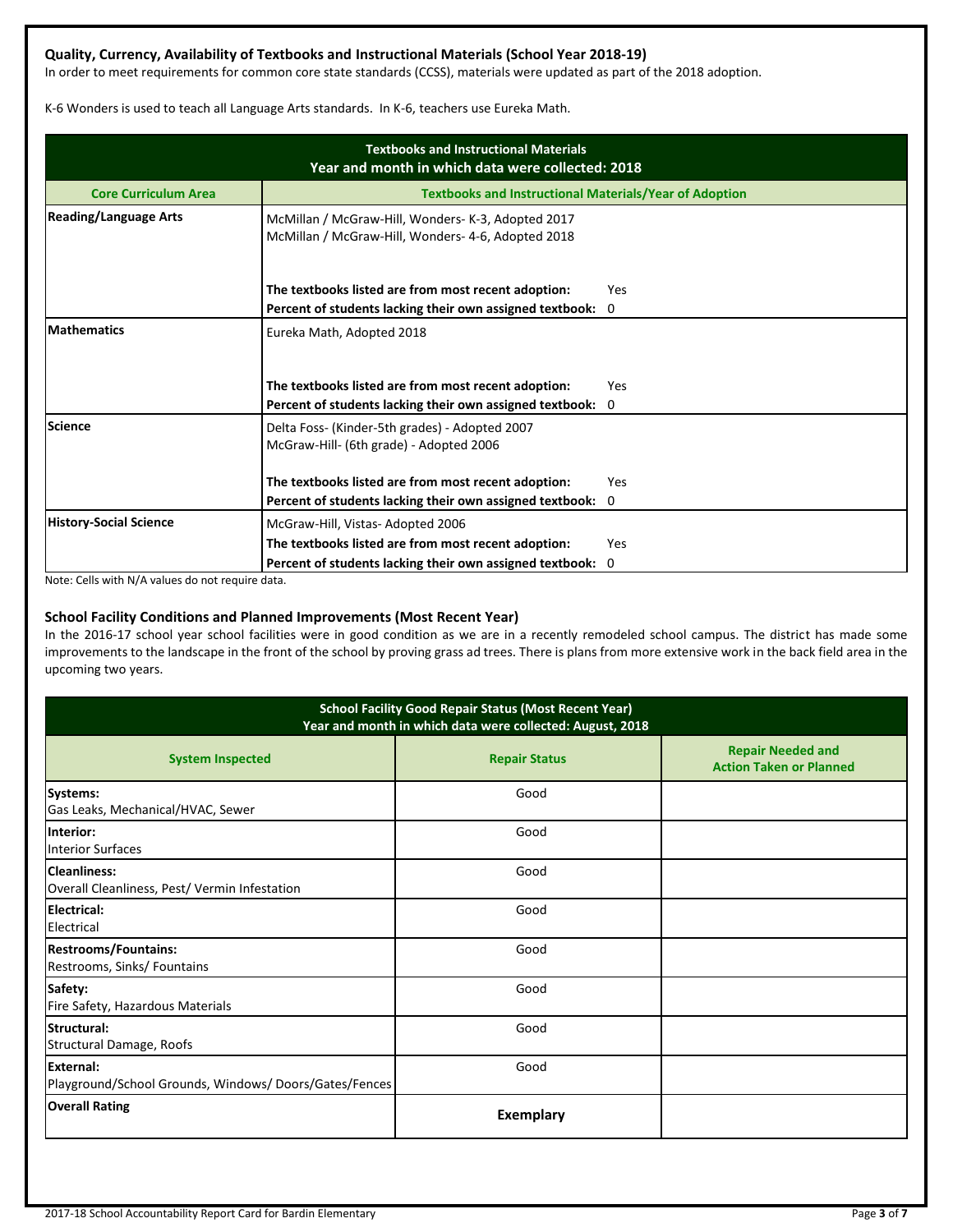## **B. Pupil Outcomes**

#### **State Priority: Pupil Achievement**

The SARC provides the following information relevant to the State priority: Pupil Achievement (Priority 4):

- **Statewide assessments** (i.e., California Assessment of Student Performance and Progress [CAASPP] System, which includes the Smarter Balanced Summative Assessments for students in the general education population and the California Alternate Assessments [CAAs] for English language arts/literacy [ELA] and mathematics given in grades three through eight and grade eleven. Only eligible students may participate in the administration of the CAAs. CAAs items are aligned with alternate achievement standards, which are linked with the Common Core State Standards [CCSS] for students with the most significant cognitive disabilities); and
- The percentage of students who have successfully completed courses that satisfy the requirements for entrance to the University of California and the California State University, or career technical education sequences or programs of study

| 2017-18 CAASPP Results for All Students |                                                                                       |       |                 |           |              |           |
|-----------------------------------------|---------------------------------------------------------------------------------------|-------|-----------------|-----------|--------------|-----------|
|                                         | Percent of Students Meeting or Exceeding the State Standards<br>$(grades 3-8 and 11)$ |       |                 |           |              |           |
| <b>Subject</b>                          | <b>School</b>                                                                         |       | <b>District</b> |           | <b>State</b> |           |
|                                         | $16 - 17$                                                                             | 17-18 | $16 - 17$       | $17 - 18$ | $16-17$      | $17 - 18$ |
| IELA                                    | 22.0                                                                                  | 28.0  | 28.0            | 32.0      | 48.0         | 50.0      |
| Math                                    | 17.0                                                                                  | 18.0  | 21.0            | 23.0      | 37.0         | 38.0      |

Note: Percentages are not calculated when the number of students tested is ten or less, either because the number of students in this category is too small for statistical accuracy or to protect student privacy.

Note: ELA and mathematics test results include the Smarter Balanced Summative Assessment and the CAA. The "Percent Met or Exceeded" is calculated by taking the total number of students who met or exceeded the standard on the Smarter Balanced Summative Assessment plus the total number of students who met the standard (i.e., achieved Level 3–Alternate) on the CAAs divided by the total number of students who participated in both assessments.

#### **CAASPP Test Results in Science for All Students**

**Percent of Students Scoring at Proficient or Advanced (meeting or exceeding the state standards)**

|                | lineeting of exceeding the state standards, |               |                 |           |              |           |
|----------------|---------------------------------------------|---------------|-----------------|-----------|--------------|-----------|
| <b>Subject</b> | <b>School</b>                               |               | <b>District</b> |           | <b>State</b> |           |
|                | $16 - 17$                                   | $17 - 18$     | $16 - 17$       | $17 - 18$ | $16 - 17$    | $17 - 18$ |
| <b>Science</b> | N/A                                         | N/A           | N/A             | N/A       | N/A          | N/A       |
|                | .                                           | $\sim$ $\sim$ |                 |           |              |           |

Note: Cells with N/A values do not require data.

Note: The 2016–17 and 2017–18 data are not available. The CDE is developing a new science assessment based on the Next Generation Science Standards for California Public Schools (CA NGSS). The CAST was pilot-tested in spring 2017 and field-tested in spring 2018. The CAST will be administered operationally during the 2018–19 school year. The CAA for Science was pilot-tested for two years (i.e., 2016–17 and 2017–18) and the CAA for Science will be field-tested in 2018–19.

Note: Science test results include the CAST and the CAA for Science. The "Percent Met or Exceeded" is calculated by taking the total number of students who met or exceeded the standard on the CAST plus the total number of students who met the standard (i.e., achieved Level 3–Alternate) on the CAA for Science divided by the total number of students who participated on both assessments.

#### **State Priority: Other Pupil Outcomes**

The SARC provides the following information relevant to the State priority: Other Pupil Outcomes (Priority 8):

Pupil outcomes in the subject area of physical education

| Grade | 2017-18 Percent of Students Meeting Fitness Standards |        |        |  |  |  |
|-------|-------------------------------------------------------|--------|--------|--|--|--|
| Level | 4 of 6                                                | 5 of 6 | 6 of 6 |  |  |  |
|       | 12 R                                                  | 6.3    | 15.8   |  |  |  |

Percentages are not calculated when the number of students tested is ten or less, either because the number of students in this category is too small for statistical accuracy or to protect student privacy.

| School Year 2017-18 CAASPP Assessment Results - English Language Arts (ELA)<br>Disaggregated by Student Groups, Grades Three through Eight and Eleven                      |     |     |        |       |  |  |  |
|----------------------------------------------------------------------------------------------------------------------------------------------------------------------------|-----|-----|--------|-------|--|--|--|
| <b>Number</b><br><b>Total</b><br><b>Percent</b><br><b>Percent</b><br><b>Student Group</b><br><b>Enrollment</b><br><b>Met or Exceeded</b><br><b>Tested</b><br><b>Tested</b> |     |     |        |       |  |  |  |
| <b>All Students</b>                                                                                                                                                        | 356 | 354 | 99.44  | 27.68 |  |  |  |
| Male                                                                                                                                                                       | 187 | 185 | 98.93  | 23.24 |  |  |  |
| Female                                                                                                                                                                     | 169 | 169 | 100.00 | 32.54 |  |  |  |
| <b>Hispanic or Latino</b>                                                                                                                                                  | 347 | 345 | 99.42  | 28.12 |  |  |  |
| White                                                                                                                                                                      | --  | --  | --     |       |  |  |  |
| <b>Socioeconomically Disadvantaged</b>                                                                                                                                     | 315 | 314 | 99.68  | 27.71 |  |  |  |
| <b>English Learners</b>                                                                                                                                                    | 331 | 330 | 99.70  | 27.27 |  |  |  |
| <b>Students with Disabilities</b>                                                                                                                                          | 37  | 36  | 97.30  | 5.56  |  |  |  |
| <b>Students Receiving Migrant Education Services</b>                                                                                                                       | 13  | 13  | 100.00 | 15.38 |  |  |  |
| <b>Foster Youth</b>                                                                                                                                                        | --  | --  | $-$    | --    |  |  |  |

Note: ELA test results include the Smarter Balanced Summative Assessment and the CAA. The "Percent Met or Exceeded" is calculated by taking the total number of students who met or exceeded the standard on the Smarter Balanced Summative Assessment plus the total number of students who met the standard (i.e., achieved Level 3–Alternate) on the CAAs divided by the total number of students who participated in both assessments.

Note: Double dashes (--) appear in the table when the number of students is ten or less, either because the number of students in this category is too small for statistical accuracy or to protect student privacy.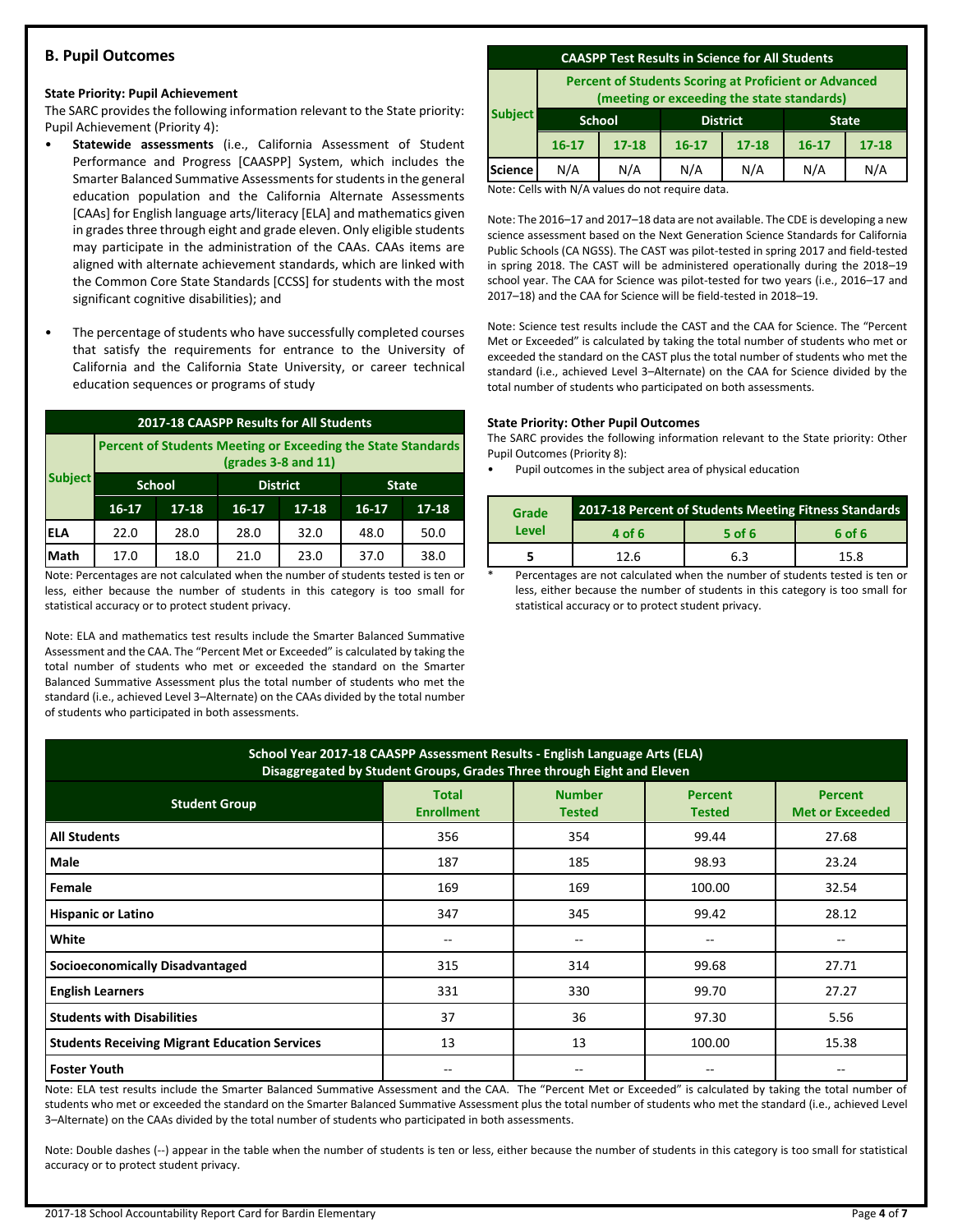Note: The number of students tested includes all students who participated in the test whether they received a score or not; however, the number of students tested is not the number that was used to calculate the achievement level percentages. The achievement level percentages are calculated using only students who received scores.

| School Year 2017-18 CAASPP Assessment Results - Mathematics<br>Disaggregated by Student Groups, Grades Three through Eight and Eleven |                                   |                                |                                 |                                          |  |
|---------------------------------------------------------------------------------------------------------------------------------------|-----------------------------------|--------------------------------|---------------------------------|------------------------------------------|--|
| <b>Student Group</b>                                                                                                                  | <b>Total</b><br><b>Enrollment</b> | <b>Number</b><br><b>Tested</b> | <b>Percent</b><br><b>Tested</b> | <b>Percent</b><br><b>Met or Exceeded</b> |  |
| <b>All Students</b>                                                                                                                   | 356                               | 353                            | 99.16                           | 18.13                                    |  |
| Male                                                                                                                                  | 187                               | 184                            | 98.4                            | 18.48                                    |  |
| Female                                                                                                                                | 169                               | 169                            | 100                             | 17.75                                    |  |
| <b>Hispanic or Latino</b>                                                                                                             | 347                               | 344                            | 99.14                           | 18.31                                    |  |
| White                                                                                                                                 | --                                | $\overline{\phantom{m}}$       |                                 |                                          |  |
| <b>Socioeconomically Disadvantaged</b>                                                                                                | 315                               | 313                            | 99.37                           | 19.49                                    |  |
| <b>English Learners</b>                                                                                                               | 331                               | 330                            | 99.7                            | 18.48                                    |  |
| <b>Students with Disabilities</b>                                                                                                     | 37                                | 35                             | 94.59                           | 5.71                                     |  |
| <b>Students Receiving Migrant Education Services</b>                                                                                  | 13                                | 13                             | 100                             | $\Omega$                                 |  |
| <b>Foster Youth</b>                                                                                                                   |                                   |                                | --                              |                                          |  |

Note: Mathematics test results include the Smarter Balanced Summative Assessment and the CAA. The "Percent Met or Exceeded" is calculated by taking the total number of students who met or exceeded the standard on the Smarter Balanced Summative Assessment plus the total number of students who met the standard (i.e., achieved Level 3–Alternate) on the CAAs divided by the total number of students who participated in both assessments.

Note: Double dashes (--) appear in the table when the number of students is ten or less, either because the number of students in this category is too small for statistical accuracy or to protect student privacy.

Note: The number of students tested includes all students who participated in the test whether they received a score or not; however, the number of students tested is not the number that was used to calculate the achievement level percentages. The achievement level percentages are calculated using only students who received scores.

## **C. Engagement**

#### **State Priority: Parental Involvement**

The SARC provides the following information relevant to the State priority: Parental Involvement (Priority 3):

• Efforts the school district makes to seek parent input in making decisions for the school district and each school site

#### **Opportunities for Parental Involvement (School Year 2018-19)**

A variety of options and opportunities are made available for parents to be involved at Bardin Elementary School: they are invited to the monthly School Site Council/English Learner Advisory Committee meetings; monthly Coffee Klatches; and monthly Parent-Teacher Organization meetings. Bardin offers a Parenting Partners series of workshops which is lead by parents, so far, we will have one session this school year. There are also a variety of events throughout the year specifically designed to solicit parent involvement. These include: fall and spring parent-teacher conferences, Winter Program, cultural activities as well as a host of fundraising activities such as Family Movie Nights. Parents are encouraged to assist in classrooms to support their students and they are welcome to become involved in all extracurricular activities as well.

Parents are welcome to speak with the Principal, Mr. Gutierrez, or Assistant principal, Mr. Felix, regarding parent involvement. Please call our school office at (831) 753-5730 for more information. Community members are welcomed!

#### **State Priority: School Climate**

The SARC provides the following information relevant to the State priority: School Climate (Priority 6):

- Pupil suspension rates;
- Pupil expulsion rates; and
- Other local measures on the sense of safety.

#### **School Safety Plan**

We ensure safety at Bardin Elementary School in a variety of ways. Campus access is limited during the school day, and all visitors are required to come through the school office, sign in, and wear a visitor's pass.The staff and students participate in monthly safety drills. Our school utilizes PBIS which encompasses a comprehensive school wide reward system and a school wide discipline system. Our school also provides counseling services three days a week. Counselors provide annual anti-bullying presentations for each class throughout the school year.

The Safety Plan was revised during the Winter of 2019. This plan was shared with staff during staff meetings. Campus supervisors are met with regularly to review safety procedures. To prepare for emergencies, our staff has been trained on the best routes to safely exit the school. Staff and parents were asked to provide input during staff and council meetings. Administration has also participated in A.L.I.C.E. active shooter training.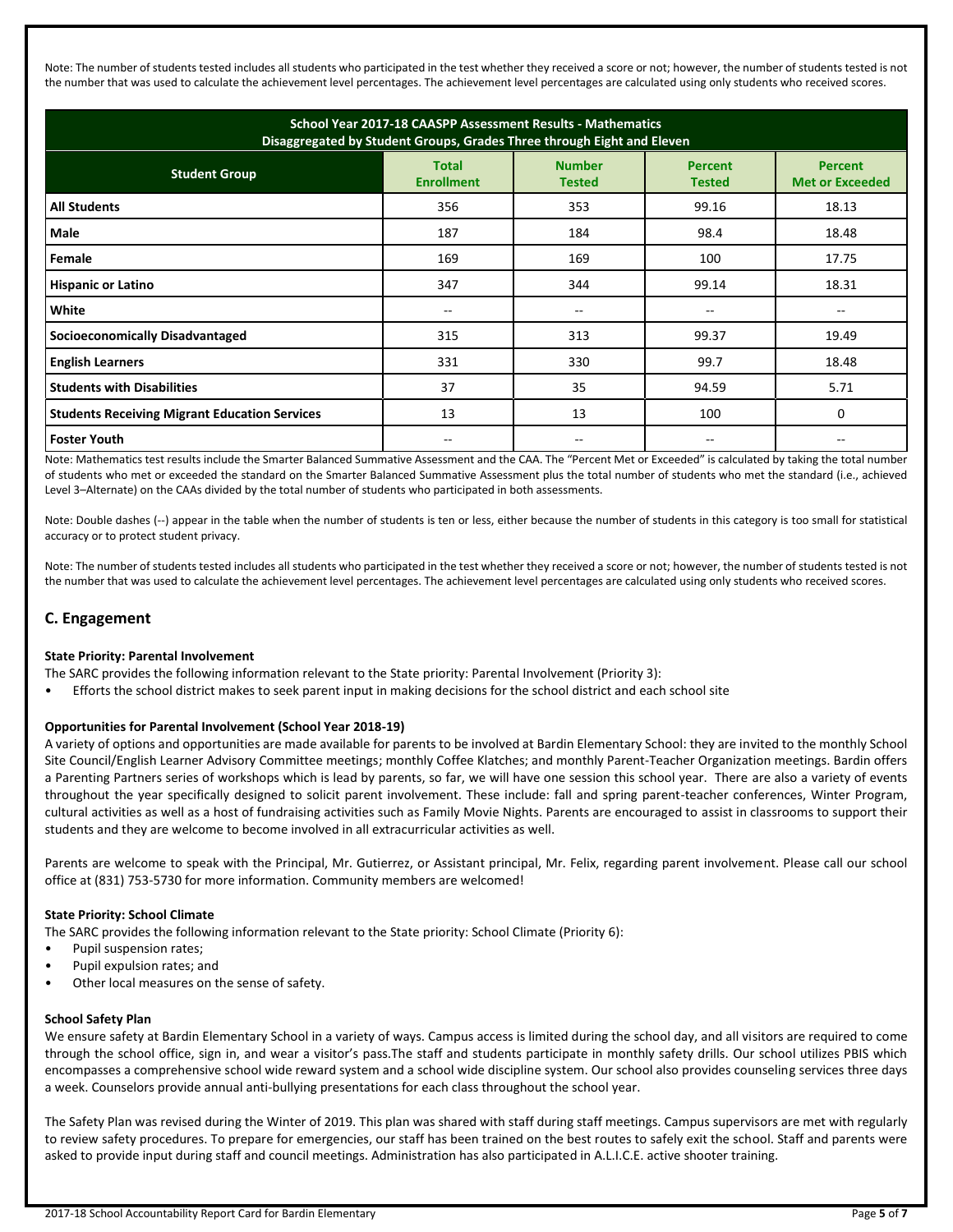| <b>Suspensions and Expulsions</b> |                               |         |         |  |  |  |  |
|-----------------------------------|-------------------------------|---------|---------|--|--|--|--|
| <b>School</b>                     | 2015-16<br>2016-17<br>2017-18 |         |         |  |  |  |  |
| <b>Suspensions Rate</b>           | 1.6                           | 0.3     | 0.0     |  |  |  |  |
| <b>Expulsions Rate</b>            | 0.0                           | 0.0     | 0.0     |  |  |  |  |
| <b>District</b>                   | 2015-16                       | 2016-17 | 2017-18 |  |  |  |  |
| <b>Suspensions Rate</b>           | 1.0                           | 0.5     | 1.5     |  |  |  |  |
| <b>Expulsions Rate</b>            | 0.0                           | 0.0     | 0.0     |  |  |  |  |
| <b>State</b>                      | 2015-16                       | 2016-17 | 2017-18 |  |  |  |  |
| <b>Suspensions Rate</b>           | 3.7                           | 3.7     | 3.5     |  |  |  |  |
| <b>Expulsions Rate</b>            | 0.1                           | 0.1     | 0.1     |  |  |  |  |

## **D. Other SARC Information**

The information in this section is required to be in the SARC but is not included in the state priorities for LCFF.

| Academic Counselors and Other Support Staff at this School |    |  |  |  |
|------------------------------------------------------------|----|--|--|--|
| <b>Number of Full-Time Equivalent (FTE)</b>                |    |  |  |  |
| <b>Academic Counselor</b>                                  | 0  |  |  |  |
| <b>Counselor (Social/Behavioral or Career Development)</b> |    |  |  |  |
| Library Media Teacher (Librarian)                          |    |  |  |  |
| Library Media Services Staff (Paraprofessional)            | .5 |  |  |  |
| Psychologist                                               | .5 |  |  |  |
| <b>Social Worker</b>                                       | 0  |  |  |  |
| <b>Nurse</b>                                               | ი  |  |  |  |
| Speech/Language/Hearing Specialist                         | .5 |  |  |  |
| <b>Resource Specialist (non-teaching)</b>                  |    |  |  |  |
| Other                                                      |    |  |  |  |
| <b>Average Number of Students per Staff Member</b>         |    |  |  |  |
| <b>Academic Counselor</b>                                  |    |  |  |  |

\* One Full Time Equivalent (FTE) equals one staff member working full time; one FTE could also represent two staff members who each work 50 percent of full time.

| Average Class Size and Class Size Distribution (Elementary) |                           |         |         |                              |                |             |                 |   |                |       |                                 |   |
|-------------------------------------------------------------|---------------------------|---------|---------|------------------------------|----------------|-------------|-----------------|---|----------------|-------|---------------------------------|---|
| Grade                                                       | <b>Average Class Size</b> |         |         | <b>Number of Classrooms*</b> |                |             |                 |   |                |       |                                 |   |
|                                                             |                           |         |         | $1 - 20$                     |                |             | $21 - 32$       |   |                | $33+$ |                                 |   |
|                                                             | 2015-16                   | 2016-17 | 2017-18 | 2015-16                      | 2016-17        | $2017 - 18$ | 2015-16 2016-17 |   |                |       | 2017-18 2015-16 2016-17 2017-18 |   |
| К                                                           | 27                        | 26      | 23      | 1                            | 1              | 1           | 1               | 3 | 4              | 2     |                                 |   |
| 1                                                           | 29                        | 24      | 22      |                              |                |             | 3               | 4 | 3              |       |                                 |   |
| 2                                                           | 25                        | 21      | 22      |                              | 3              | 1           | 4               | 1 | $\overline{2}$ |       |                                 |   |
| 3                                                           | 22                        | 25      | 27      | $\overline{2}$               |                |             | 3               | 4 | 3              |       |                                 |   |
| 4                                                           | 34                        | 26      | 29      |                              |                |             |                 | 4 | 3              | 3     |                                 |   |
| 5                                                           | 27                        | 31      | 27      |                              |                | 1           | 4               | 3 | $\overline{2}$ |       |                                 | 1 |
| 6                                                           | 26                        | 24      | 32      | $\overline{2}$               | $\overline{2}$ |             | $\overline{2}$  | 4 | 3              | 1     |                                 |   |
| Other                                                       |                           |         | 28      |                              |                |             |                 |   | $\overline{2}$ |       |                                 |   |

\* Number of classes indicates how many classes fall into each size category (a range of total students per class).